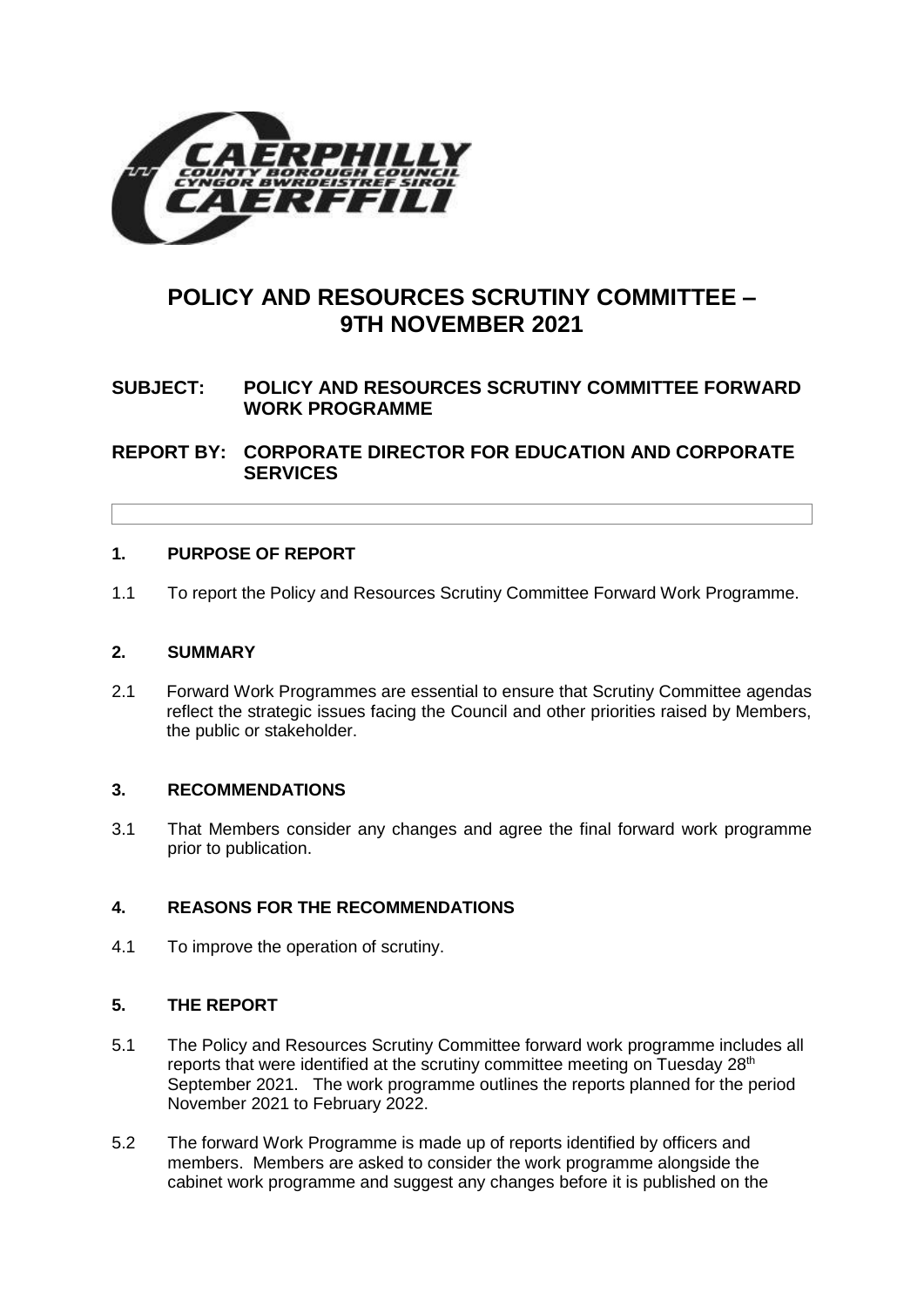council website. Scrutiny committee will review this work programme at every meeting going forward alongside any changes to the cabinet work programme or report requests.

5.3 The Policy and Resources Scrutiny Committee Forward Work Programme is attached at Appendix 1, which presents the current status as at 18<sup>th</sup> October 2021. The Cabinet Work Programme is attached at Appendix 2. A copy of the prioritisation flowchart is attached at appendix 3 to assist the scrutiny committee to determine what items should be added to the forward work programme.

#### 5.4 **Conclusion**

The work programme is for consideration and amendment by the scrutiny committee prior to publication on the council website.

#### **6. ASSUMPTIONS**

6.1 No assumptions are necessary.

## **7. SUMMARY OF INTEGRATED IMPACT ASSESSMENT**

7.1 As this report is for information only an Integrated Impact Assessment is not necessary.

#### **8. FINANCIAL IMPLICATIONS**

8.1 There are no specific financial implications arising as a result of this report.

## **9. PERSONNEL IMPLICATIONS**

9.1 There are no specific personnel implications arising as a result of this report.

#### **10. CONSULTATIONS**

10.1 There are no consultation responses that have not been included in this report.

## **11. STATUTORY POWER**

- 11.1 The Local Government Act 2000.
- Author: Mark Jacques, Scrutiny Officer jacqum@carphilly.gov.uk
- Consultees: Richard Edmunds, Corporate Director for Education and Corporate **Services** Robert Tranter, Head of Legal Services/ Monitoring Officer Lisa Lane, Head of Democratic Services and Deputy Monitoring Officer,